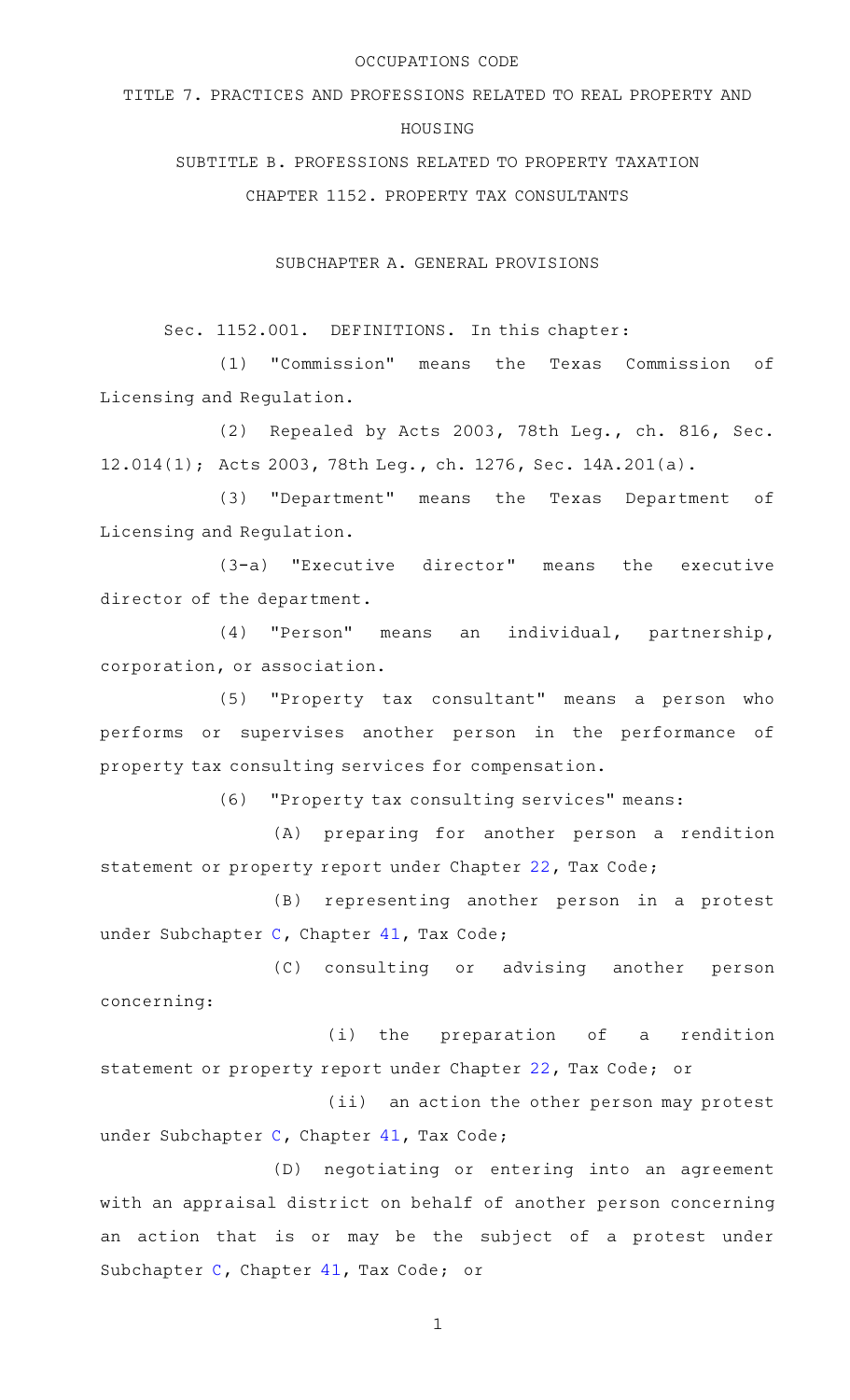(E) acting as the agent of a property owner designated in accordance with Section [1.111,](http://www.statutes.legis.state.tx.us/GetStatute.aspx?Code=TX&Value=1.111) Tax Code.

(7) "Registrant" means a person who is registered as a property tax consultant or a senior property tax consultant under this chapter.

Added by Acts 2001, 77th Leg., ch. 1421, Sec. 2, eff. June 1, 2003. Amended by Acts 2003, 78th Leg., ch. 816, Sec. 12.014(1), eff. Sept. 1, 2003; Acts 2003, 78th Leg., ch. 1276, Sec. 14A.201(a), (b), eff. Sept. 1, 2003.

Sec. 1152.002. EXEMPTIONS FROM REGISTRATION. (a) A person is not required to be registered under this chapter if the person:

 $(1)$  is acting under a general power of attorney, unless the person represents that the person is a property tax consultant, agent, advisor, or representative;

 $(2)$  is licensed to practice law in this state;

(3) is an employee of a property owner or of an affiliated or subsidiary company of a property owner and performs property tax consulting services for:

 $(A)$  the property owner; or

(B) a partnership, joint venture, or corporation in which the property owner owns an interest;

(4) is a lessee of a property owner and is designated as the agent of the owner in accordance with Section [1.111](http://www.statutes.legis.state.tx.us/GetStatute.aspx?Code=TX&Value=1.111), Tax Code;

(5) is a public employee or officer and assists a property owner in the course of the employee 's or officer 's duties;

(6) is a certified public accountant under Chapter [901;](http://www.statutes.legis.state.tx.us/GetStatute.aspx?Code=OC&Value=901)

(7) assists another person in the performance of property tax consulting services or provides testimony on behalf of the other person at a protest hearing under Subchapter [C,](http://www.statutes.legis.state.tx.us/GetStatute.aspx?Code=TX&Value=41.41) Chapter [41](http://www.statutes.legis.state.tx.us/GetStatute.aspx?Code=TX&Value=41), Tax Code; or

(8) provides property tax consulting services only in connection with farms, ranches, or single-family residences and:

(A) holds an active real estate broker license or an active real estate salesperson license under Chapter [1101;](http://www.statutes.legis.state.tx.us/GetStatute.aspx?Code=OC&Value=1101) or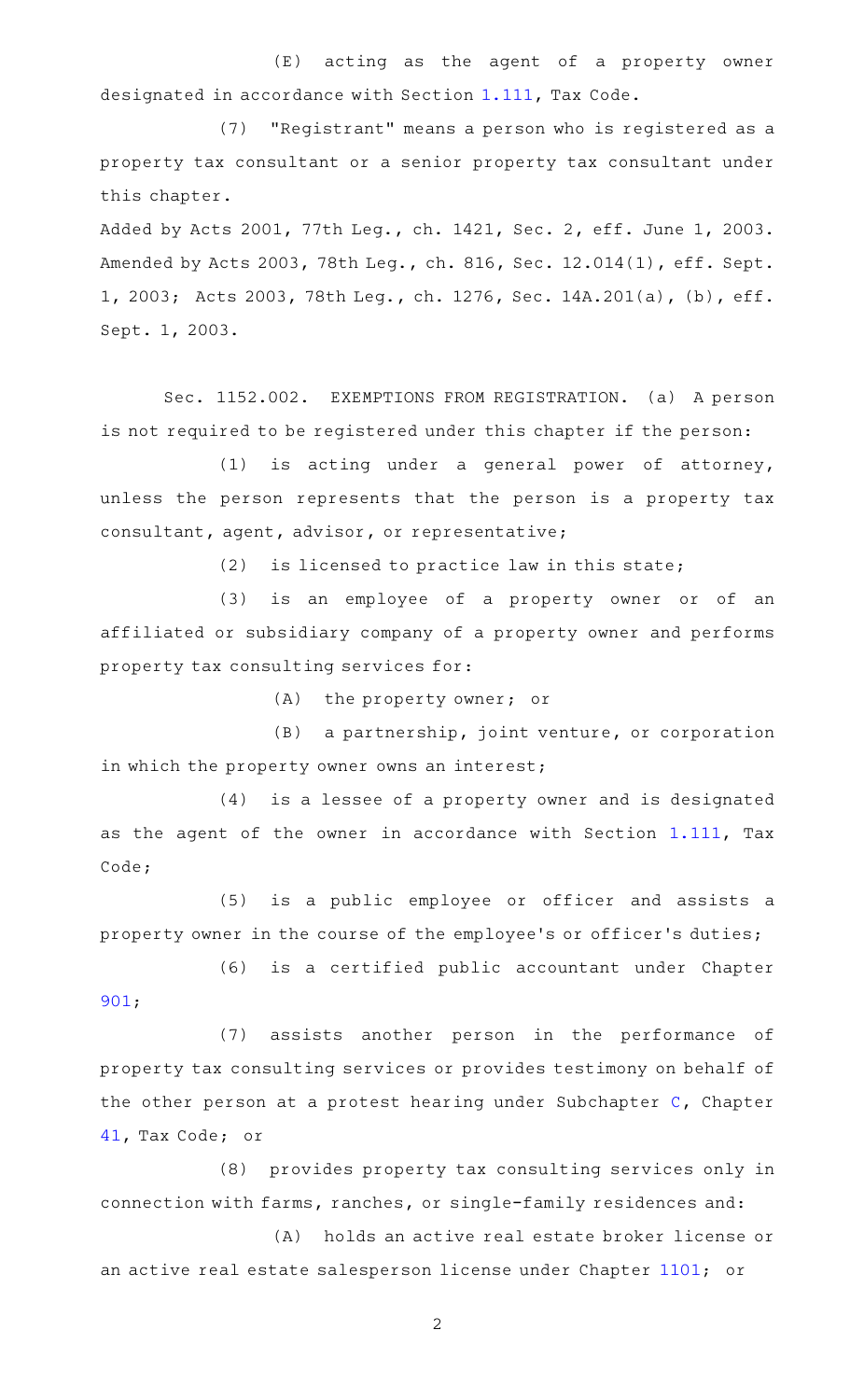(B) is a licensed real estate appraiser or certified real estate appraiser under Chapter [1103](http://www.statutes.legis.state.tx.us/GetStatute.aspx?Code=OC&Value=1103).

(b) A person described by Subsection (a)(7) is not exempt from the registration requirements of this chapter if:

 $(1)$  the person is designated as the agent of the other person under Section [1.111,](http://www.statutes.legis.state.tx.us/GetStatute.aspx?Code=TX&Value=1.111) Tax Code; or

(2) more than 50 percent of the person's employment time is devoted to, or more than 50 percent of the person's income is derived from, performing or supervising the performance of property tax consulting services.

Added by Acts 2001, 77th Leg., ch. 1421, Sec. 2, eff. June 1, 2003. Amended by Acts 2003, 78th Leg., ch. 705, Sec. 1, eff. June 20, 2003.

# SUBCHAPTER B. DUTIES OF COMMISSION, EXECUTIVE DIRECTOR, AND DEPARTMENT

Sec. 1152.051. STANDARDS OF CONDUCT FOR REGISTRANTS. The commission by rule shall establish standards of practice, conduct, and ethics for registrants.

Added by Acts 2001, 77th Leg., ch. 1421, Sec. 2, eff. June 1, 2003. Amended by Acts 2003, 78th Leg., ch. 816, Sec. 12.003, eff. Sept. 1, 2003.

Sec. 1152.052. MONEY RECEIVED BY DEPARTMENT. The department shall receive and account for all money derived under this chapter.

Added by Acts 2001, 77th Leg., ch. 1421, Sec. 2, eff. June 1, 2003.

## SUBCHAPTER C. PROPERTY TAX CONSULTANTS ADVISORY COUNCIL

Sec. 1152.101. DEFINITION. In this subchapter, "council" means the Property Tax Consultants Advisory Council. Added by Acts 2001, 77th Leg., ch. 1421, Sec. 2, eff. June 1, 2003.

Sec. 1152.102. COUNCIL MEMBERSHIP. (a) The council is composed of seven members appointed by the presiding officer of the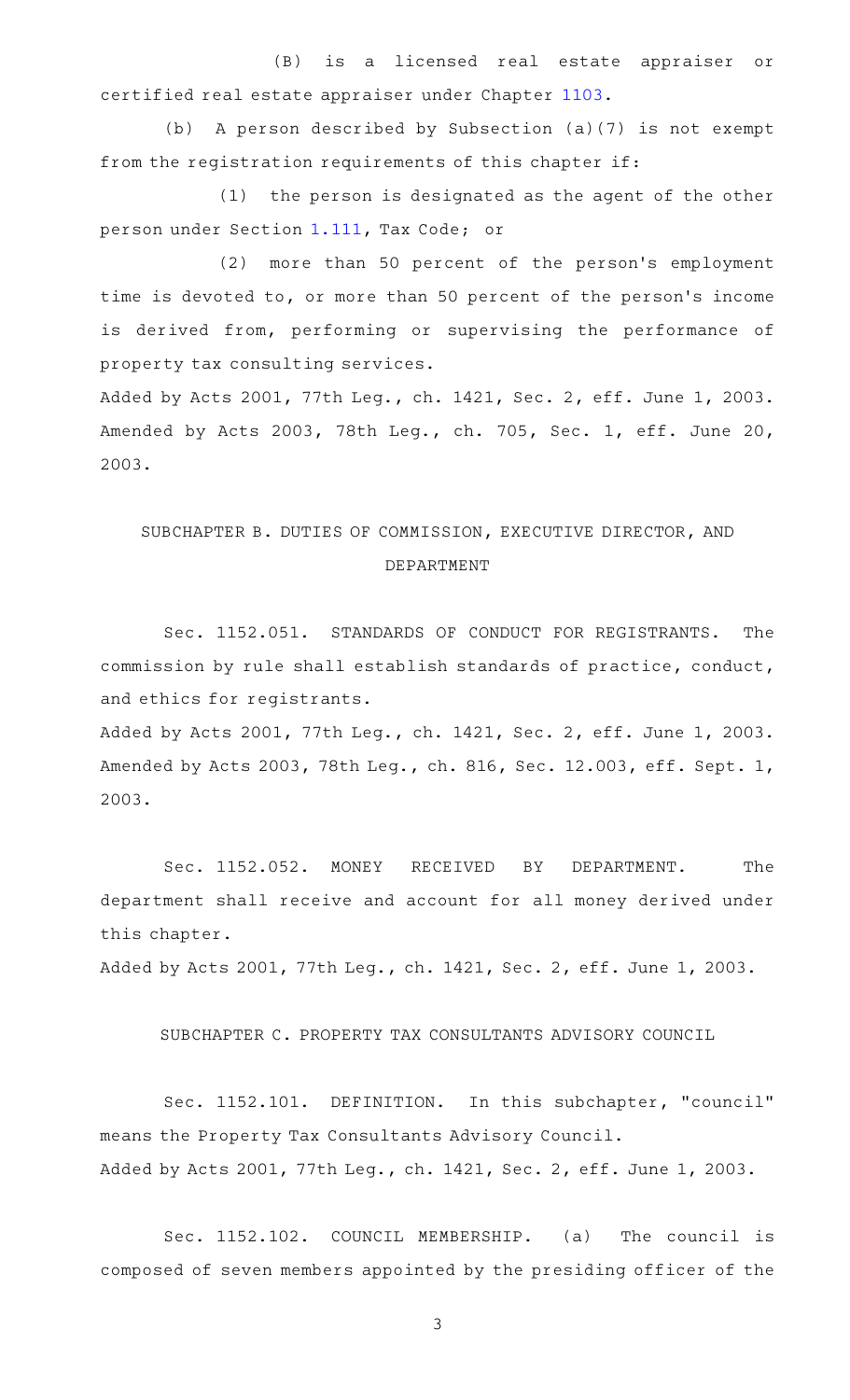commission, with the commission 's approval.

(b) The presiding officer of the commission may appoint not more than two members who are qualified for an exemption under Section [1152.002](http://www.statutes.legis.state.tx.us/GetStatute.aspx?Code=OC&Value=1152.002)(a)(3).

(c) Except as provided by Subsection (d), each person appointed for membership on the council must:

 $(1)$  be a registered senior property tax consultant;

(2) be a member of a nonprofit and voluntary trade association:

(A) whose membership consists primarily of persons who perform property tax consulting services in this state or who engage in property tax management in this state for other persons;

(B) that has written experience and examination requirements for membership; and

(C) that subscribes to a code of professional conduct or ethics;

(3) be a resident of this state for the five years preceding the date of the appointment; and

(4) have performed or supervised the performance of property tax consulting services as the person 's primary occupation continuously for the five years preceding the date of the appointment.

 $(d)$  One member of the council must be a public member. Added by Acts 2001, 77th Leg., ch. 1421, Sec. 2, eff. June 1, 2003. Amended by Acts 2003, 78th Leg., ch. 816, Sec. 12.004, eff. Sept. 1,

Amended by:

2003.

Acts 2009, 81st Leg., R.S., Ch. 457 (H.B. [2548](http://www.legis.state.tx.us/tlodocs/81R/billtext/html/HB02548F.HTM)), Sec. 2, eff. September 1, 2009.

Sec. 1152.103. MEMBERSHIP RESTRICTIONS. A person is not eligible for appointment as a member of the council if the person is:

(1) required to register with the secretary of state under Chapter [305](http://www.statutes.legis.state.tx.us/GetStatute.aspx?Code=GV&Value=305), Government Code;

(2) required to register with the department under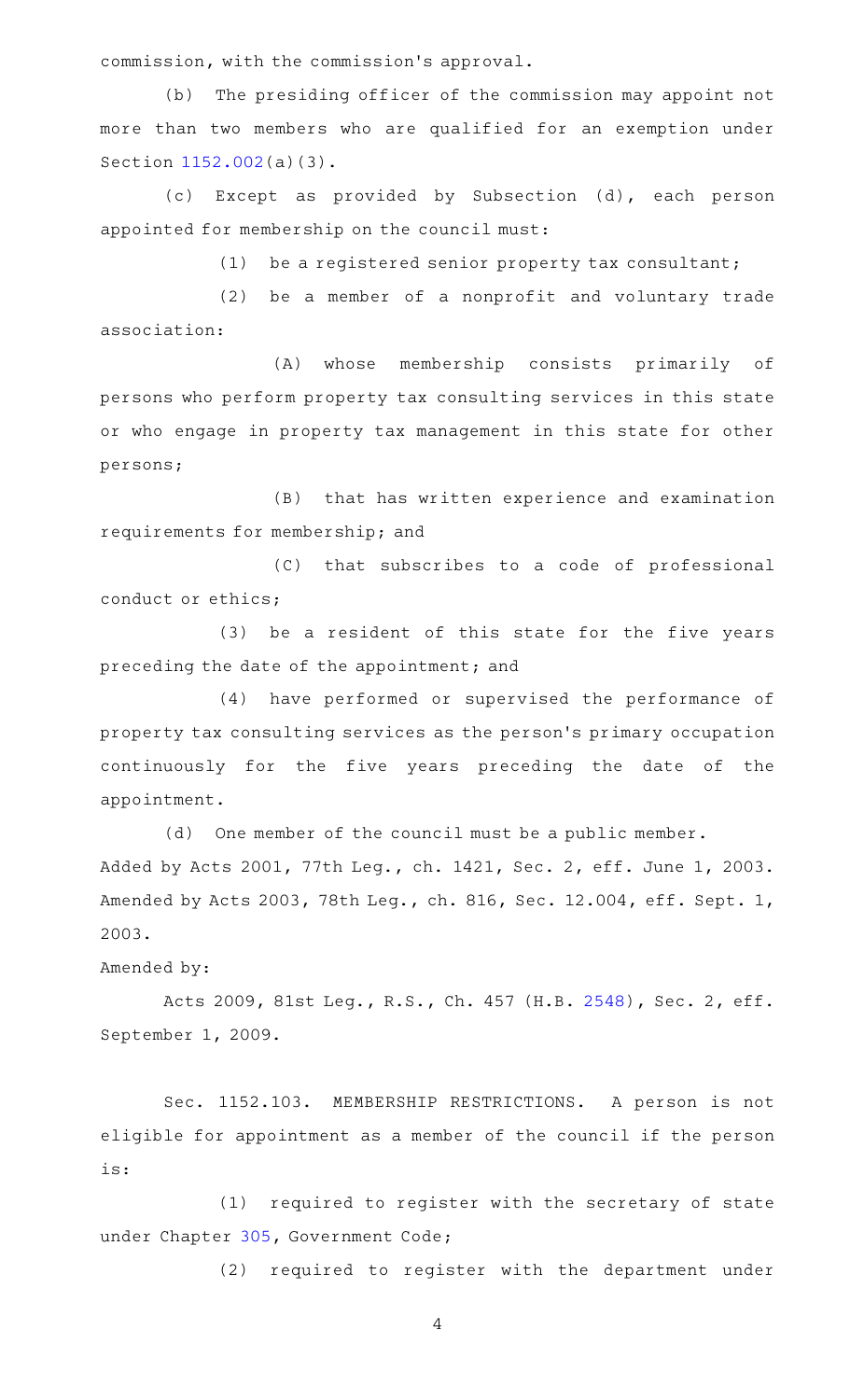Chapter [1151](http://www.statutes.legis.state.tx.us/GetStatute.aspx?Code=OC&Value=1151); or

(3) exempt from the registration requirements imposed by this chapter, except as provided by Section [1152.102](http://www.statutes.legis.state.tx.us/GetStatute.aspx?Code=OC&Value=1152.102). Added by Acts 2001, 77th Leg., ch. 1421, Sec. 2, eff. June 1, 2003. Amended by:

Acts 2009, 81st Leg., R.S., Ch. 450 (H.B. [2447\)](http://www.legis.state.tx.us/tlodocs/81R/billtext/html/HB02447F.HTM), Sec. 37, eff. September 1, 2009.

Sec. 1152.104. TERMS; VACANCY. (a) Members of the council serve staggered three-year terms, with the terms of two members expiring on February 1 of each year.

(b) If a vacancy occurs during a member's term, the presiding officer of the commission, with the commission 's approval, shall appoint to fill the unexpired part of the term a replacement who meets the qualifications of the vacated office. Added by Acts 2001, 77th Leg., ch. 1421, Sec. 2, eff. June 1, 2003. Amended by Acts 2003, 78th Leg., ch. 816, Sec. 12.005, eff. Sept. 1, 2003.

Sec. 1152.105. PRESIDING OFFICER. The presiding officer of the commission, with the commission 's approval, shall appoint a member of the council to serve as presiding officer of the council for two years.

Added by Acts 2001, 77th Leg., ch. 1421, Sec. 2, eff. June 1, 2003. Amended by Acts 2003, 78th Leg., ch. 816, Sec. 12.006, eff. Sept. 1, 2003.

Sec. 1152.106. VOTE REQUIRED FOR ACTION. A decision of the council is not effective unless it receives the affirmative vote of at least four members.

Added by Acts 2001, 77th Leg., ch. 1421, Sec. 2, eff. June 1, 2003. Amended by:

Acts 2021, 87th Leg., R.S., Ch. 663 (H.B. [1560\)](http://www.legis.state.tx.us/tlodocs/87R/billtext/html/HB01560F.HTM), Sec. 1.19, eff. September 1, 2021.

Sec. 1152.107. COMPENSATION; REIMBURSEMENT. A council member is not entitled to receive compensation for serving as a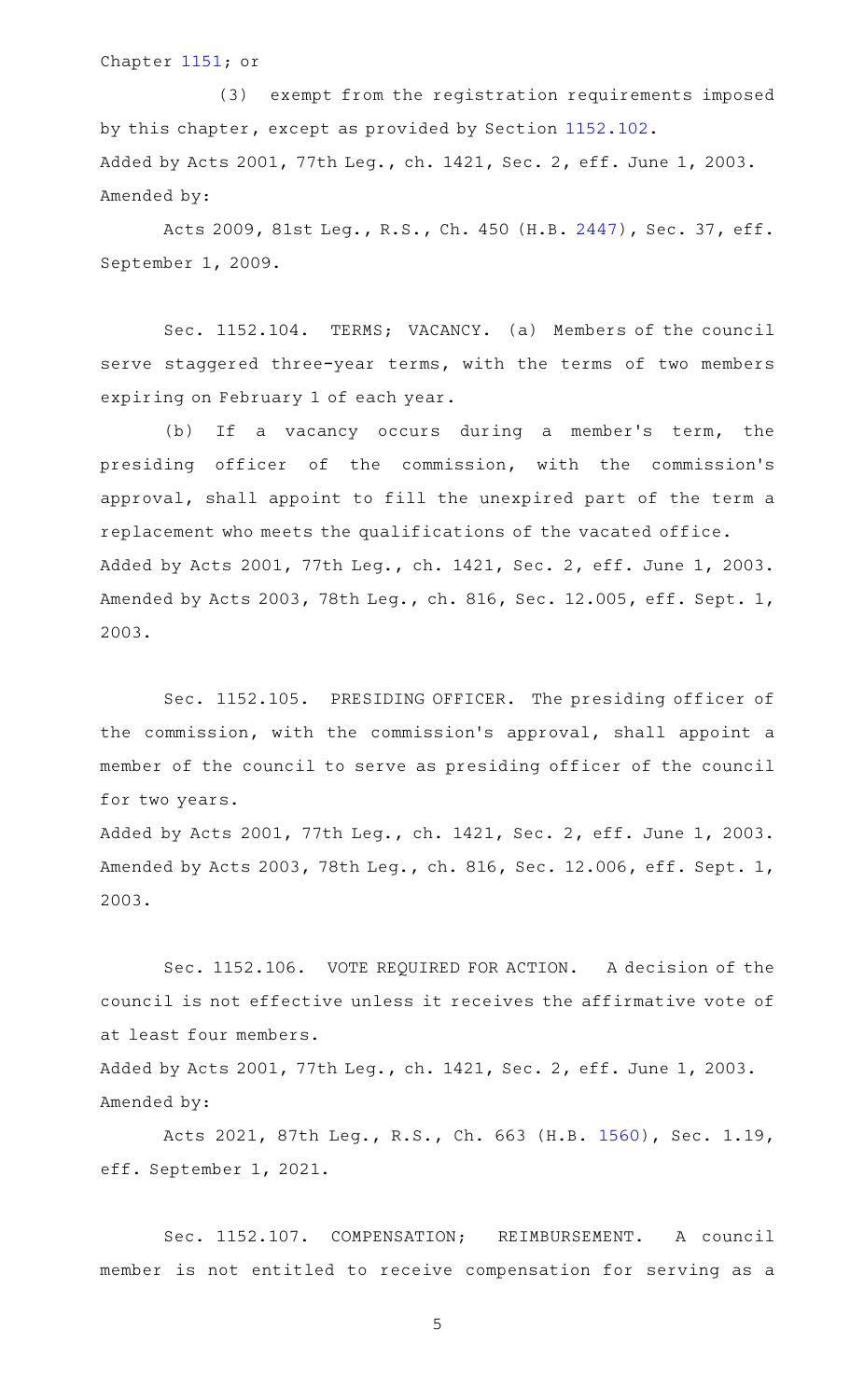member. A council member is entitled to reimbursement for reasonable expenses incurred in performing duties as a member, subject to applicable limitations in the General Appropriations Act.

Added by Acts 2001, 77th Leg., ch. 1421, Sec. 2, eff. June 1, 2003.

Sec. 1152.108. COUNCIL POWERS. The council shall:

 $(1)$  recommend to the commission standards of practice, conduct, and ethics for registrants to be adopted under this chapter;

(2) recommend to the commission amounts for the fees it may set under this chapter;

(3) recommend to the commission contents for the senior property tax consultant registration examination and standards of acceptable performance;

(4) assist and advise the commission in recognizing continuing education programs and educational courses for registrants; and

(5) advise the commission in establishing educational requirements for initial applicants.

Added by Acts 2001, 77th Leg., ch. 1421, Sec. 2, eff. June 1, 2003. Amended by Acts 2003, 78th Leg., ch. 816, Sec. 12.007, eff. Sept. 1, 2003.

#### SUBCHAPTER D. REGISTRATION REQUIREMENTS

Sec. 1152.151. REGISTRATION REQUIRED. (a) A person may not perform property tax consulting services for compensation unless the person holds a certificate of registration issued under this chapter.

(b) A person may not represent that a person is a registered property tax consultant, agent, advisor, or representative unless the person is a registrant.

Added by Acts 2001, 77th Leg., ch. 1421, Sec. 2, eff. June 1, 2003.

Sec. 1152.152. ASSOCIATION WITH SENIOR PROPERTY TAX CONSULTANT REQUIRED. (a) A registered property tax consultant may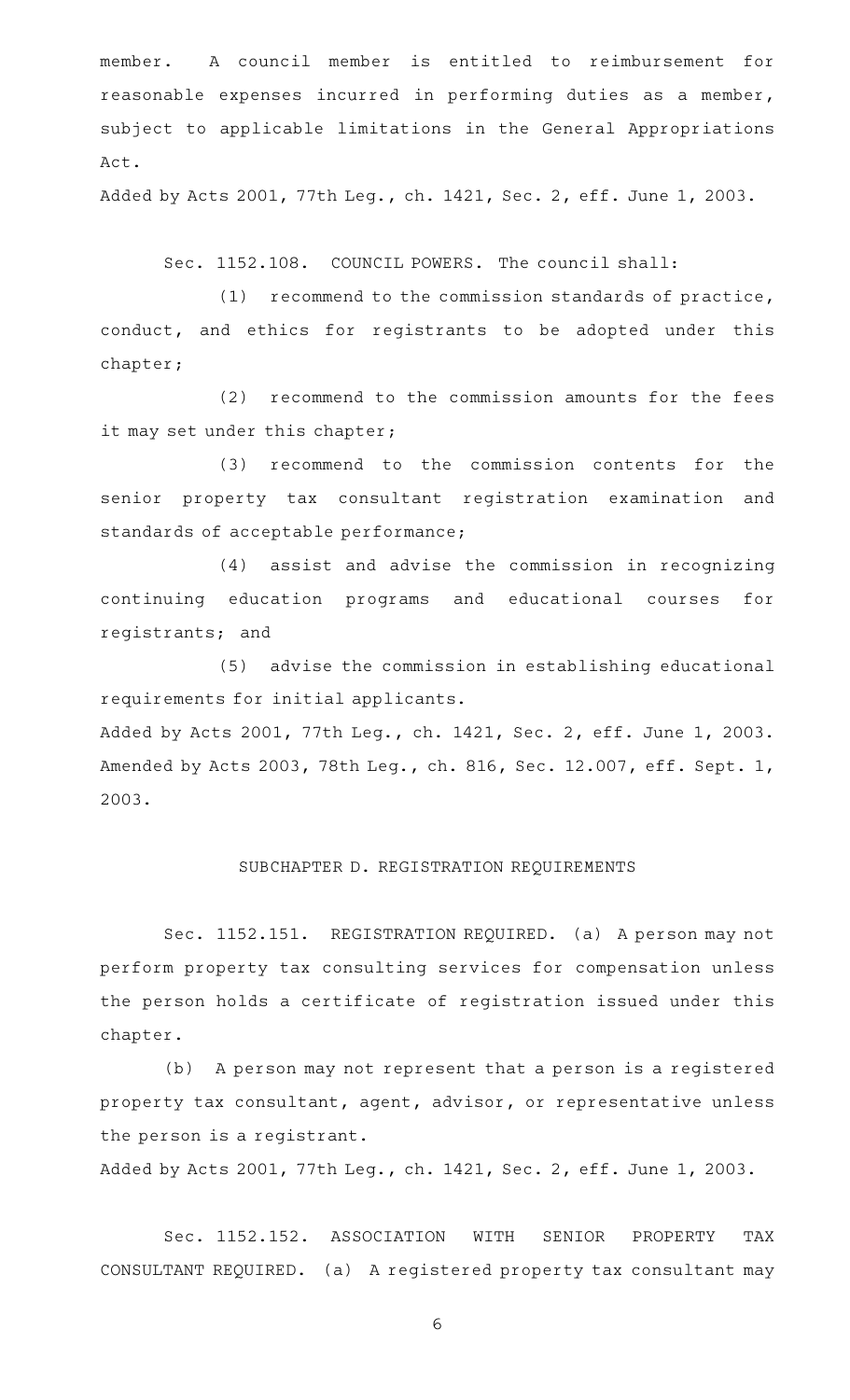not perform property tax consulting services for compensation unless the person is employed by or associated with and acting for:

(1) a registered senior property tax consultant; or

(2) an attorney who is licensed to practice law in this state and who has successfully completed the senior property tax consultant registration examination required under Section [1152.160](http://www.statutes.legis.state.tx.us/GetStatute.aspx?Code=OC&Value=1152.160).

(b) Subsection (a) does not apply to a person who is registered under Section [1152.156\(](http://www.statutes.legis.state.tx.us/GetStatute.aspx?Code=OC&Value=1152.156)a)(2) or [1152.158](http://www.statutes.legis.state.tx.us/GetStatute.aspx?Code=OC&Value=1152.158). Added by Acts 2001, 77th Leg., ch. 1421, Sec. 2, eff. June 1, 2003. Amended by:

Acts 2007, 80th Leg., R.S., Ch. 1064 (H.B. [2352](http://www.legis.state.tx.us/tlodocs/80R/billtext/html/HB02352F.HTM)), Sec. 1, eff. September 1, 2007.

Sec. 1152.153. VOLUNTARY REGISTRATION. (a) A person who is not required to hold a certificate of registration under this chapter may register if the person satisfies the registration requirements of this chapter.

(b) A person exempt from the registration requirements of this chapter who elects to register is subject to this chapter. Added by Acts 2001, 77th Leg., ch. 1421, Sec. 2, eff. June 1, 2003.

Sec. 1152.154. REGISTRATION APPLICATION; FEES. (a) An applicant for registration must file an application with the department on a printed form prescribed by the executive director.

- $(b)$  The application must be accompanied by:
	- $(1)$  a nonrefundable application fee; and
	- $(2)$  a registration fee.

(c) The department shall refund the registration fee if the executive director does not approve the application.

Added by Acts 2001, 77th Leg., ch. 1421, Sec. 2, eff. June 1, 2003. Amended by Acts 2003, 78th Leg., ch. 816, Sec. 26.022, eff. Sept. 1, 2003; Acts 2003, 78th Leg., ch. 1276, Sec. 14A.206, eff. Sept. 1, 2003.

Sec. 1152.155. GENERAL ELIGIBILITY FOR REGISTRATION. (a) To be eligible for registration, an applicant must: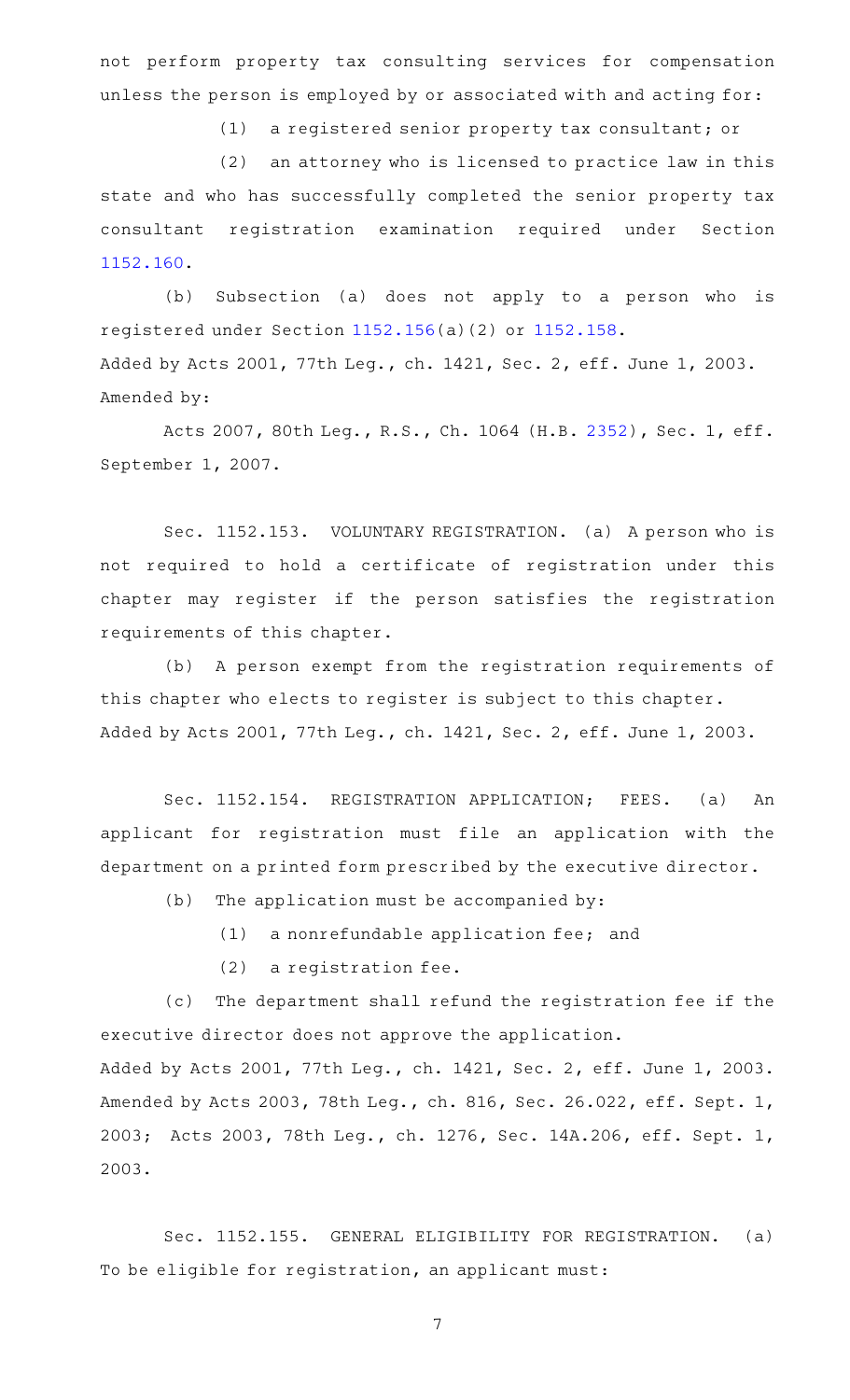- (1) be at least 18 years of age;
- (2) hold a high school diploma or its equivalent;

 $(3)$  pay the fees required by the commission;

(4) have a place of business in this state or designate a resident of this state as the applicant 's agent for service of process; and

(5) meet any additional qualifications required by this chapter or by the commission under this chapter or Chapter [51](http://www.statutes.legis.state.tx.us/GetStatute.aspx?Code=OC&Value=51).

(b) Notwithstanding Subsection (a), a person is eligible for registration if the person holds:

(1) an active real estate broker license or an active real estate salesperson license under Chapter [1101](http://www.statutes.legis.state.tx.us/GetStatute.aspx?Code=OC&Value=1101); or

(2) an active real estate appraiser license or certificate under Chapter [1103.](http://www.statutes.legis.state.tx.us/GetStatute.aspx?Code=OC&Value=1103)

Added by Acts 2001, 77th Leg., ch. 1421, Sec. 2, eff. June 1, 2003. Amended by Acts 2003, 78th Leg., ch. 816, Sec. 12.008, eff. Sept. 1, 2003.

Sec. 1152.156. ELIGIBILITY TO REGISTER AS PROPERTY TAX CONSULTANT. (a) In addition to satisfying the requirements of Section [1152.155](http://www.statutes.legis.state.tx.us/GetStatute.aspx?Code=OC&Value=1152.155), an applicant for registration as a property tax consultant must:

(1) complete at least 40 classroom hours of educational courses approved by the executive director, including at least four hours of instruction on laws and legal issues in this state related to property tax consulting services and pass a competency examination under Section [1152.160;](http://www.statutes.legis.state.tx.us/GetStatute.aspx?Code=OC&Value=1152.160) or

(2) if the person is eligible for registration under Section [1152.155](http://www.statutes.legis.state.tx.us/GetStatute.aspx?Code=OC&Value=1152.155)(b), submit to the commission evidence that the applicant has completed at least four classroom hours of educational programs or courses on the laws and legal issues in this state related to property tax consulting services.

(b) The executive director may give appropriate credit to an initial applicant for:

(1) educational courses on principles of law related to property tax consulting services completed by the applicant not more than two years before the date of application; and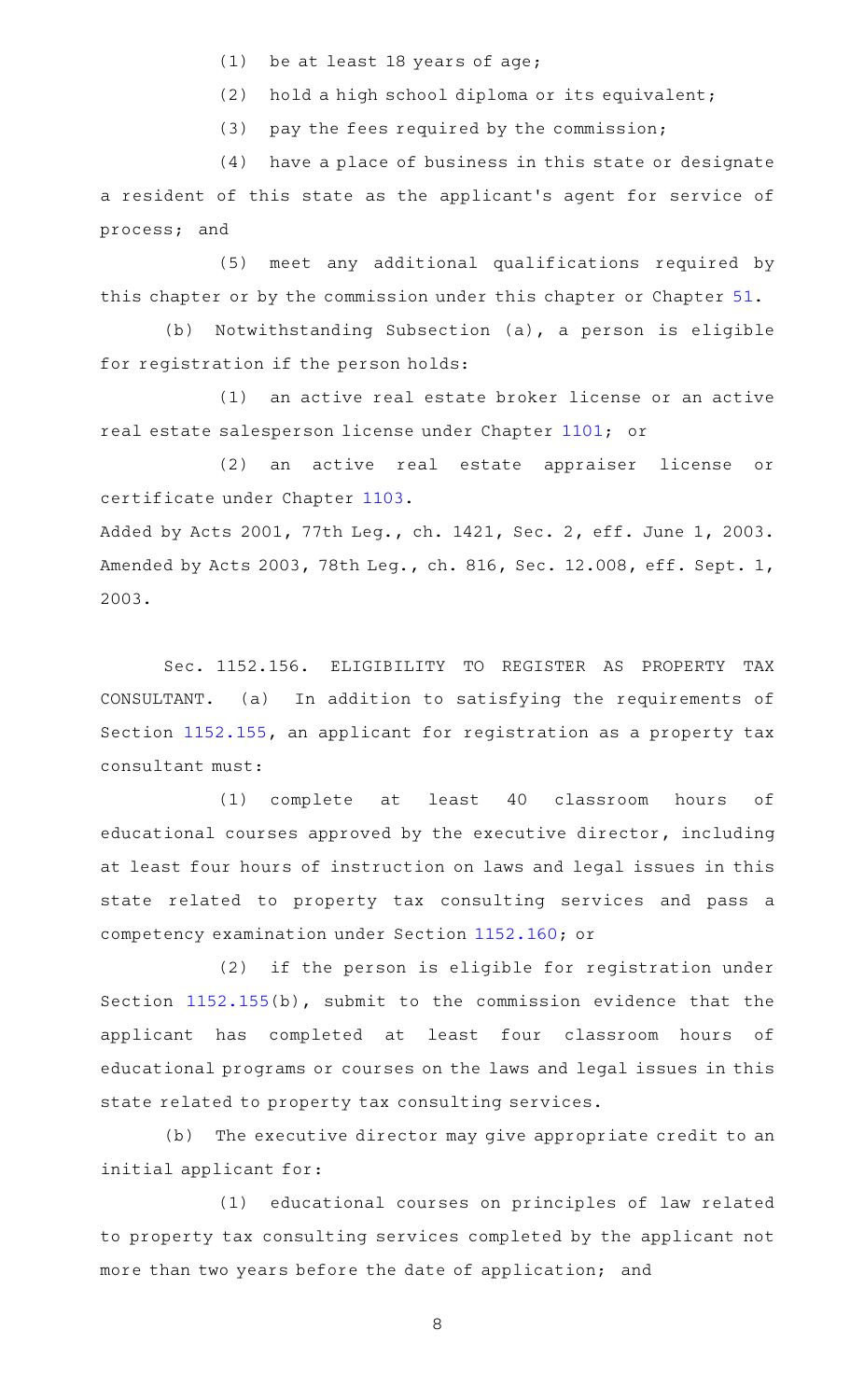(2) educational programs or courses completed by the applicant on:

- (A) property taxation;
- (B) the property tax system;
- (C) property tax administration;
- (D) ethical standards; or

 $(E)$  general principles of appraisal, accounting, or law as they relate to property tax consulting services. Added by Acts 2001, 77th Leg., ch. 1421, Sec. 2, eff. June 1, 2003. Amended by Acts 2003, 78th Leg., ch. 816, Sec. 26.023, eff. Sept. 1, 2003; Acts 2003, 78th Leg., ch. 1276, Sec. 14A.208, eff. Sept. 1, 2003.

Amended by:

Acts 2009, 81st Leg., R.S., Ch. 1313 (H.B. [2591](http://www.legis.state.tx.us/tlodocs/81R/billtext/html/HB02591F.HTM)), Sec. 1, eff. September 1, 2009.

Sec. 1152.157. ELIGIBILITY TO REGISTER AS SENIOR PROPERTY TAX CONSULTANT. In addition to satisfying the requirements of Section [1152.155,](http://www.statutes.legis.state.tx.us/GetStatute.aspx?Code=OC&Value=1152.155) an applicant for registration as a senior property tax consultant must:

(1) acquire at least 25 credits as provided by Section [1152.159](http://www.statutes.legis.state.tx.us/GetStatute.aspx?Code=OC&Value=1152.159);

(2) have performed or supervised the performance of property tax consulting services as the applicant 's primary occupation for at least four of the seven years preceding the date of application; and

(3) pass the examination adopted under Section [1152.160](http://www.statutes.legis.state.tx.us/GetStatute.aspx?Code=OC&Value=1152.160) or hold a professional designation in property taxation granted by a nonprofit and voluntary trade association, institute, or organization:

(A) whose membership consists primarily of persons who represent property owners in property tax and transactional tax matters;

(B) that has written experience and examination requirements for granting the designation; and

(C) that subscribes to a code of professional conduct or ethics.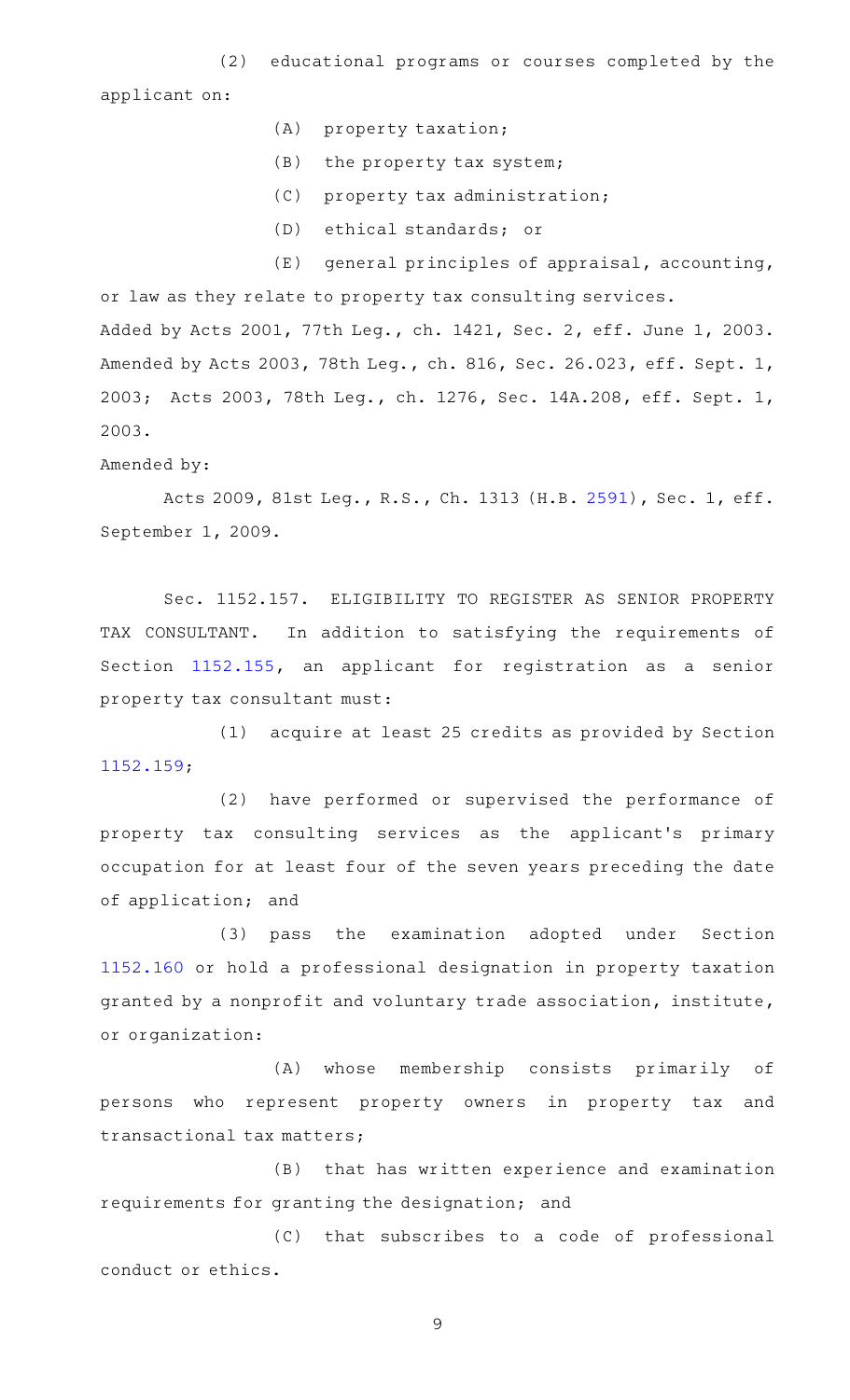Added by Acts 2001, 77th Leg., ch. 1421, Sec. 2, eff. June 1, 2003.

Sec. 1152.158. REGISTRATION OF CERTAIN REAL ESTATE BROKERS. Sections [1152.156](http://www.statutes.legis.state.tx.us/GetStatute.aspx?Code=OC&Value=1152.156) and [1152.157](http://www.statutes.legis.state.tx.us/GetStatute.aspx?Code=OC&Value=1152.157) do not apply to a person who:

(1) applied for registration before March 1, 1992;

(2) on the date of application held an active real estate broker license under The Real Estate License Act (Article 6573a, Vernon 's Texas Civil Statutes), as that law existed on the application date; and

(3) does not perform or supervise the performance of property tax consulting services for compensation in connection with personal property.

Added by Acts 2001, 77th Leg., ch. 1421, Sec. 2, eff. June 1, 2003.

Sec. 1152.159. CREDITS FOR SENIOR PROPERTY TAX CONSULTANT APPLICANTS. (a) The executive director shall grant credit to an applicant for registration as a senior property tax consultant as follows:

(1) two credits for each year the applicant completed at an institution of higher education that meets program and accreditation standards comparable to those for public institutions of higher education as determined by the Texas Higher Education Coordinating Board, not to exceed six credits;

(2) four credits to an applicant who holds a bachelor's degree or equivalent from an institution of higher education described by Subdivision (1); and

(3) one credit for each year in excess of five years that the applicant 's primary occupation involved the performance or supervision of property tax consulting services or property appraisal, assessment, or taxation, not to exceed 10 credits.

(b) The executive director may grant additional credits to an applicant for registration as a senior property tax consultant for:

(1) successful completion of educational programs or courses on:

- (A) property taxation;
- (B) the property tax system;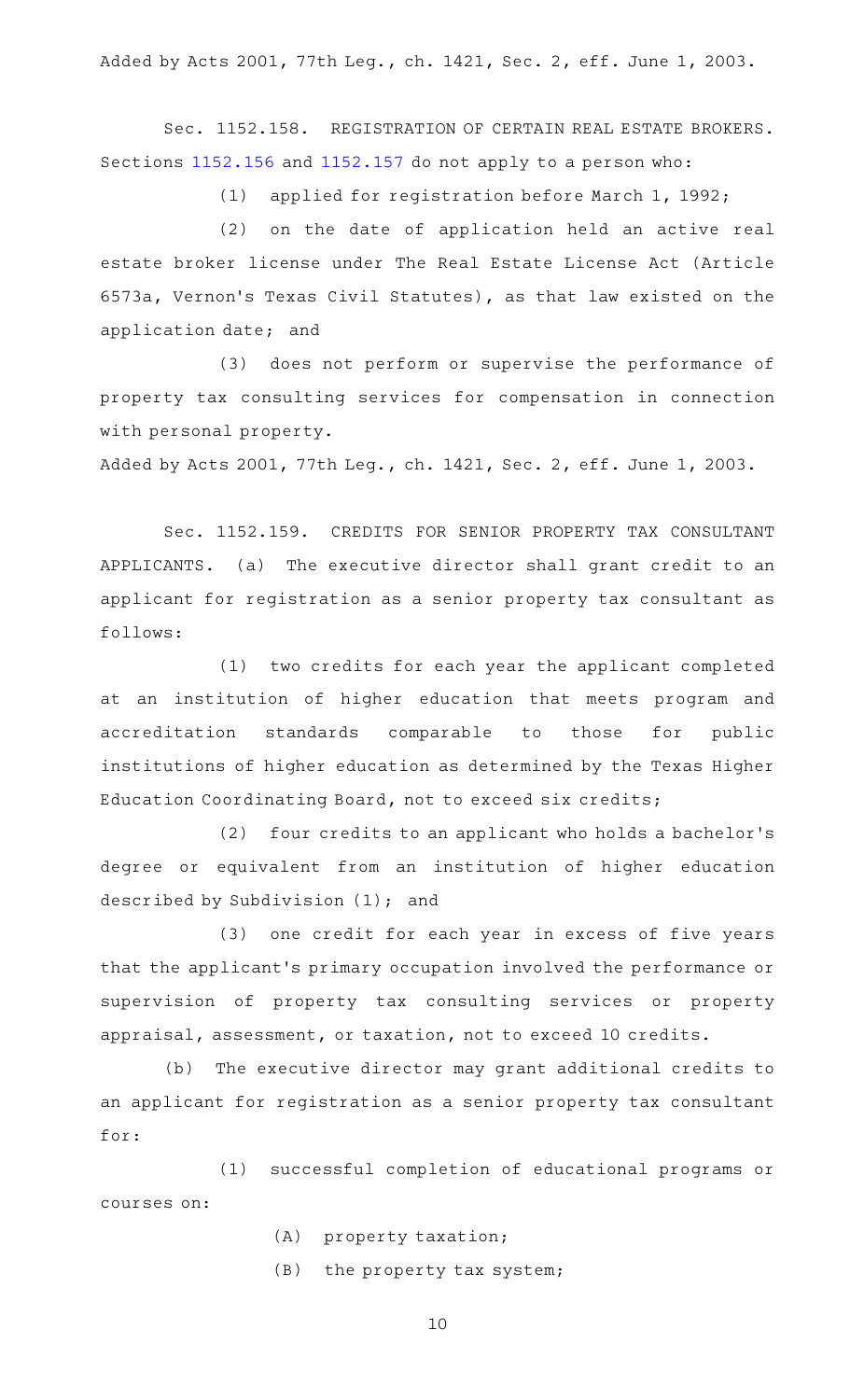- (C) property tax administration;
- (D) ethical standards; or

 $(E)$  general principles of appraisal, accounting, and law as they relate to property tax consulting services;

(2) completion of other educational programs or courses; or

(3) advanced or postgraduate educational achievement, occupational experience, professional licenses, or professional designations obtained from recognized associations, institutes, or organizations.

(c) The executive director may assign not less than one credit or more than five credits to a program or course described by Subsection (b)(1). In determining the amount of credit for the program or course, the executive director shall consider:

(1) the nature of the program or course;

 $(2)$  the number of actual instructional hours in the program or course;

(3) whether an examination is required for successful completion of the program or course; and

(4) other factors the executive director determines appropriate.

Added by Acts 2001, 77th Leg., ch. 1421, Sec. 2, eff. June 1, 2003. Amended by Acts 2003, 78th Leg., ch. 816, Sec. 26.024, eff. Sept. 1, 2003; Acts 2003, 78th Leg., ch. 1276, Sec. 14A.208, eff. Sept. 1, 2003.

Sec. 1152.160. REGISTRATION EXAMINATIONS. (a) The executive director shall:

 $(1)$  adopt an examination for registration as a senior property tax consultant;

(2) adopt an examination for registration as a property tax consultant; and

(3) establish the standards for passing the examinations.

(b) The department shall offer the examinations at times and places designated by the executive director.

(c) To be eligible to take an examination, an applicant must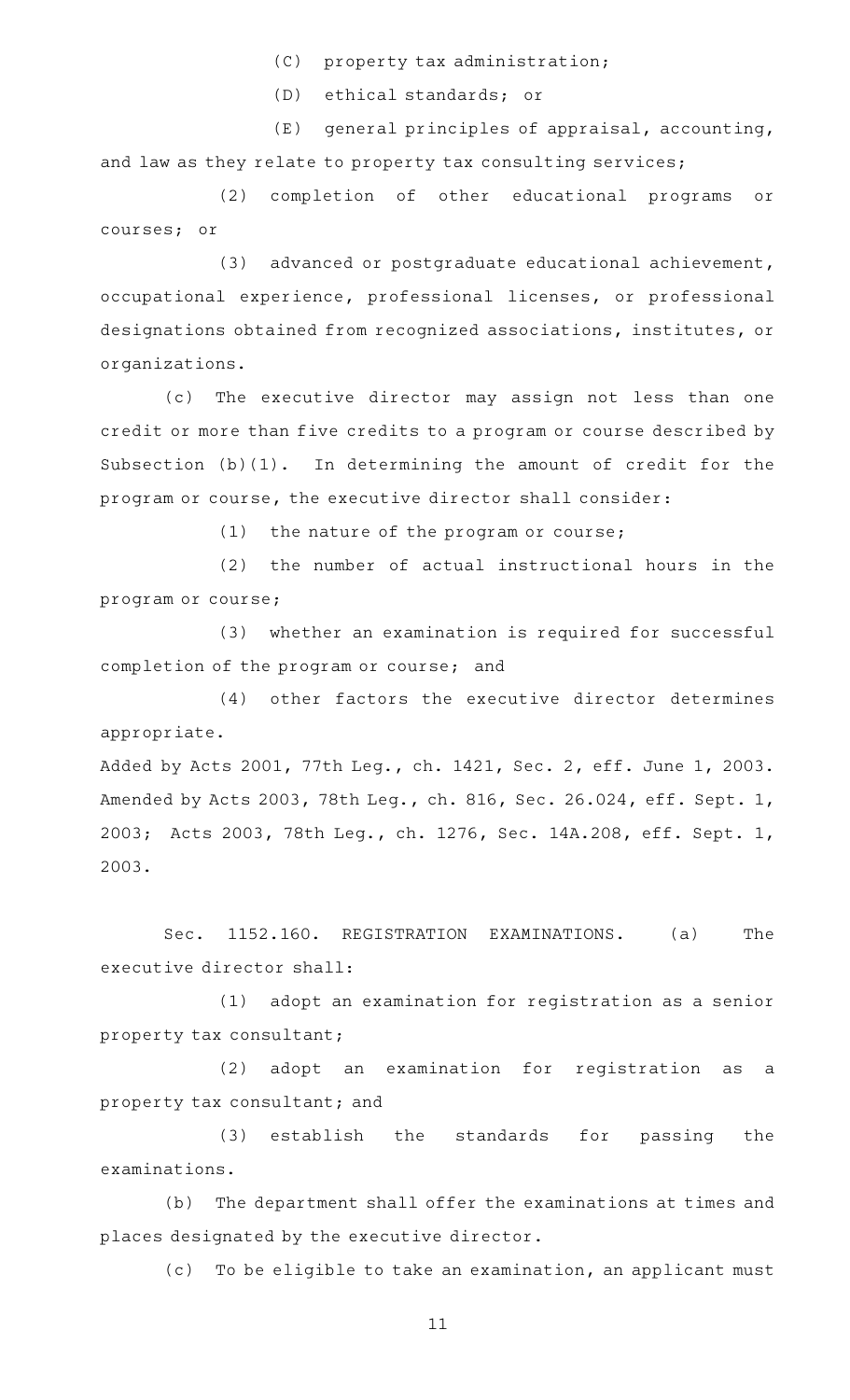pay to the department an examination fee.

(d) The examination must test the applicant's knowledge of:

- (1) property taxation;
- $(2)$  the property tax system;
- (3) property tax administration;
- $(4)$  ethical standards; and

(5) general principles of appraisal, accounting, and law as they relate to property tax consulting services.

(e) An attorney who is licensed to practice law in this state may take the senior property tax consultant registration examination under this section without completing any other eligibility requirements for registration as a senior property tax consultant under this chapter.

 $(f)$  The department shall accept, develop, or contract for the examinations required by this section, including the administration of the examination.

Added by Acts 2001, 77th Leg., ch. 1421, Sec. 2, eff. June 1, 2003. Amended by Acts 2003, 78th Leg., ch. 816, Sec. 12.009, eff. Sept. 1, 2003.

#### Amended by:

Acts 2007, 80th Leg., R.S., Ch. 1064 (H.B. [2352](http://www.legis.state.tx.us/tlodocs/80R/billtext/html/HB02352F.HTM)), Sec. 2, eff. September 1, 2007.

Acts 2009, 81st Leg., R.S., Ch. 1313 (H.B. [2591](http://www.legis.state.tx.us/tlodocs/81R/billtext/html/HB02591F.HTM)), Sec. 2, eff. September 1, 2009.

Sec. 1152.162. ISSUANCE OF CERTIFICATE OF REGISTRATION. (a) The executive director shall act on an initial application for registration filed under Section [1152.154](http://www.statutes.legis.state.tx.us/GetStatute.aspx?Code=OC&Value=1152.154) not later than the 31st day after the date the department receives the application.

(b) The executive director shall issue to an applicant who qualifies for registration the appropriate certificate of registration.

Added by Acts 2001, 77th Leg., ch. 1421, Sec. 2, eff. June 1, 2003. Amended by Acts 2003, 78th Leg., ch. 816, Sec. 26.025, eff. Sept. 1, 2003; Acts 2003, 78th Leg., ch. 1276, Sec. 14A.208, eff. Sept. 1, 2003.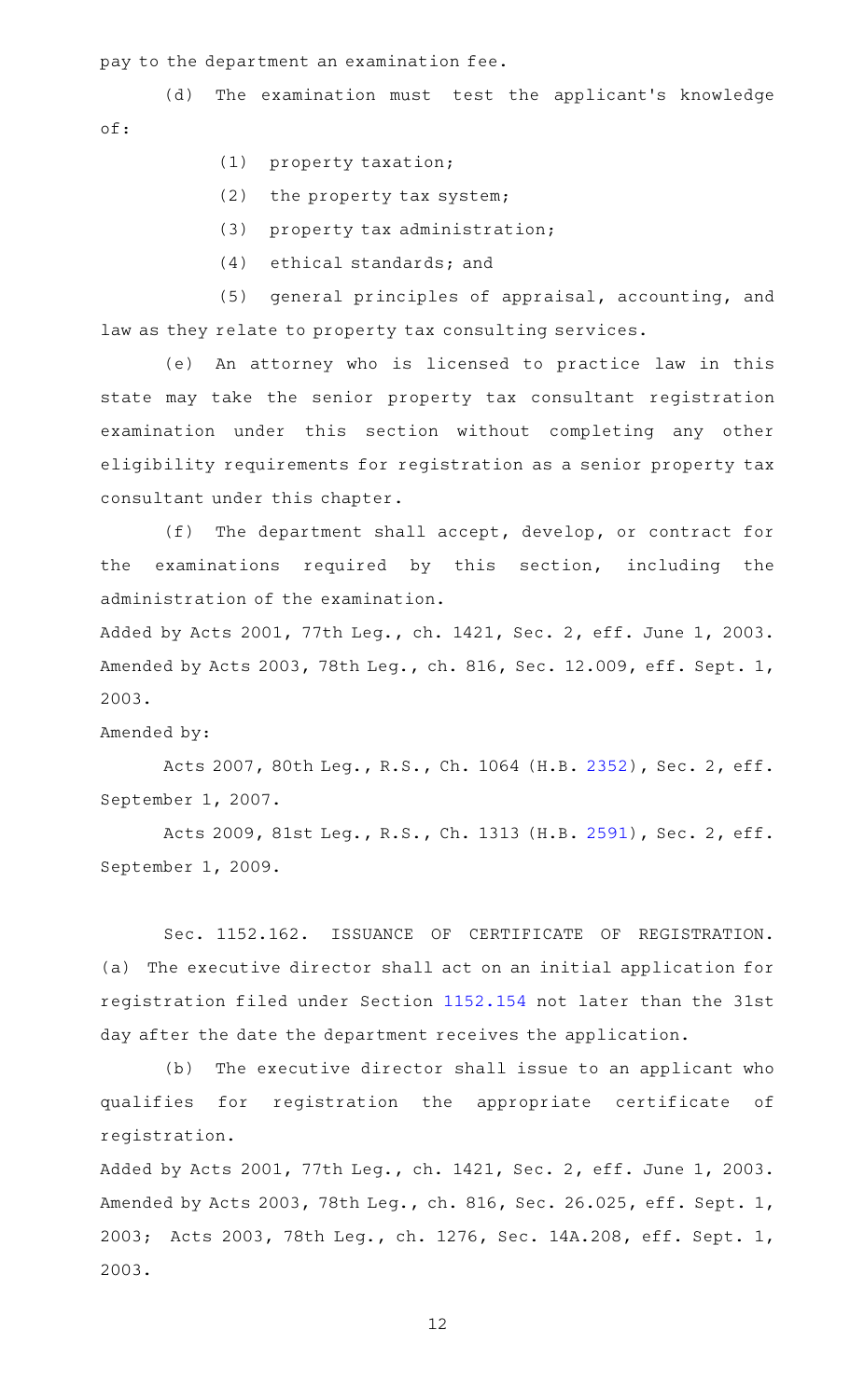#### SUBCHAPTER E. RENEWAL OF CERTIFICATE OF REGISTRATION

Sec. 1152.201. TERM OF CERTIFICATE OF REGISTRATION. Except as otherwise provided by the commission, a certificate of registration expires on the first anniversary of the date of issuance.

Added by Acts 2001, 77th Leg., ch. 1421, Sec. 2, eff. June 1, 2003. Amended by Acts 2003, 78th Leg., ch. 816, Sec. 12.010, eff. Sept. 1, 2003.

Sec. 1152.202. PROCEDURE FOR RENEWAL. (a) The executive director shall issue to an eligible registrant a certificate of renewal of registration on the timely receipt of the required renewal fee. The certificate expires on the second anniversary of the date of issuance.

(b) Repealed by Acts 2003, 78th Leg., ch. 816, Sec. 12.014(4).

(c) Repealed by Acts 2003, 78th Leg., ch. 816, Sec. 12.014(4).

Added by Acts 2001, 77th Leg., ch. 1421, Sec. 2, eff. June 1, 2003. Amended by Acts 2003, 78th Leg., ch. 816, Sec. 12.011, 12.014(4), eff. Sept. 1, 2003; Acts 2003, 78th Leg., ch. 1276, Sec. 14A.210, eff. Sept. 1, 2003.

Sec. 1152.204. RECOGNITION OF EDUCATIONAL PROGRAMS AND COURSES. (a) The commission by rule shall recognize appropriate continuing education programs for registrants.

 $(b)$  The commission shall recognize a continuing education course, including a course on the legal issues and law related to property tax consulting services, that is:

(1) approved by the Texas Real Estate Commission or the Texas Appraiser Licensing and Certification Board; and

 $(2)$  completed by a registrant who also holds:

(A) an active real estate broker license or an active real estate salesperson license under Chapter [1101;](http://www.statutes.legis.state.tx.us/GetStatute.aspx?Code=OC&Value=1101) or

(B) an active real estate appraiser license or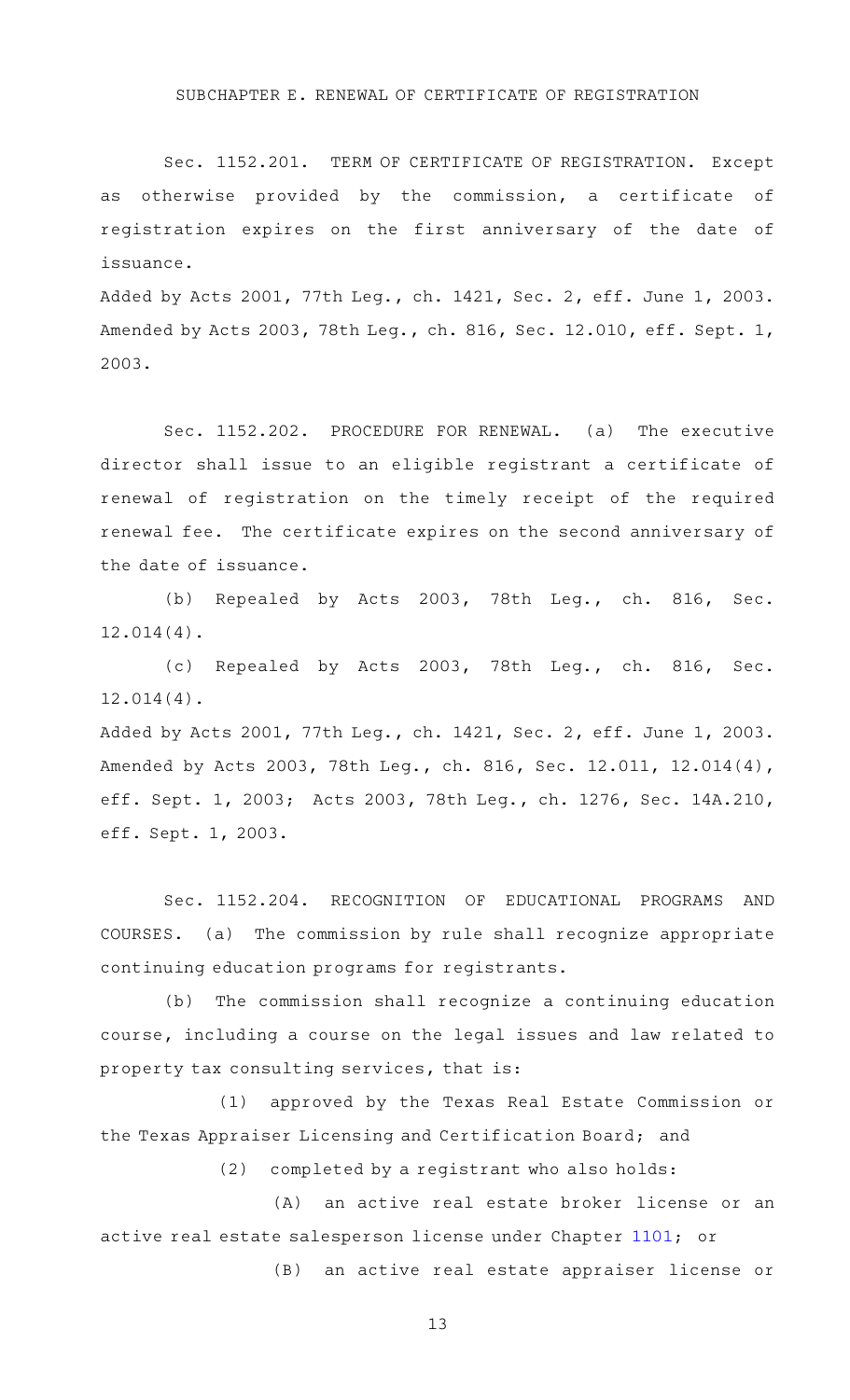certificate under Chapter [1103.](http://www.statutes.legis.state.tx.us/GetStatute.aspx?Code=OC&Value=1103)

(c) The commission may recognize an educational program or course:

(1) related to property tax consulting services; and

(2) offered or sponsored by a public provider or a recognized private provider, including:

 $(A)$  the comptroller;

(B) the State Bar of Texas;

(C) the Texas Real Estate Commission;

(D) an institution of higher education that meets program and accreditation standards comparable to those for public institutions of higher education as determined by the Texas Higher Education Coordinating Board; or

 $(E)$  a nonprofit and voluntary trade association, institute, or organization:

(i) whose membership consists primarily of persons who represent property owners in property tax or transactional tax matters;

(ii) that has written experience and examination requirements for membership or for granting professional designation to its members; and

(iii) that subscribes to a code of professional conduct or ethics.

(d) The commission may recognize a private provider of an educational program or course if the provider:

(1) applies to the department on a printed form prescribed by the executive director; and

(2) pays in the amounts set by the commission:

 $(A)$  a nonrefundable application fee; and

(B) an educational provider's fee.

(e) The department shall refund the educational provider's fee if the commission does not recognize the provider 's educational program or course.

Added by Acts 2001, 77th Leg., ch. 1421, Sec. 2, eff. June 1, 2003. Amended by Acts 2003, 78th Leg., ch. 816, Sec. 12.012, eff. Sept. 1, 2003.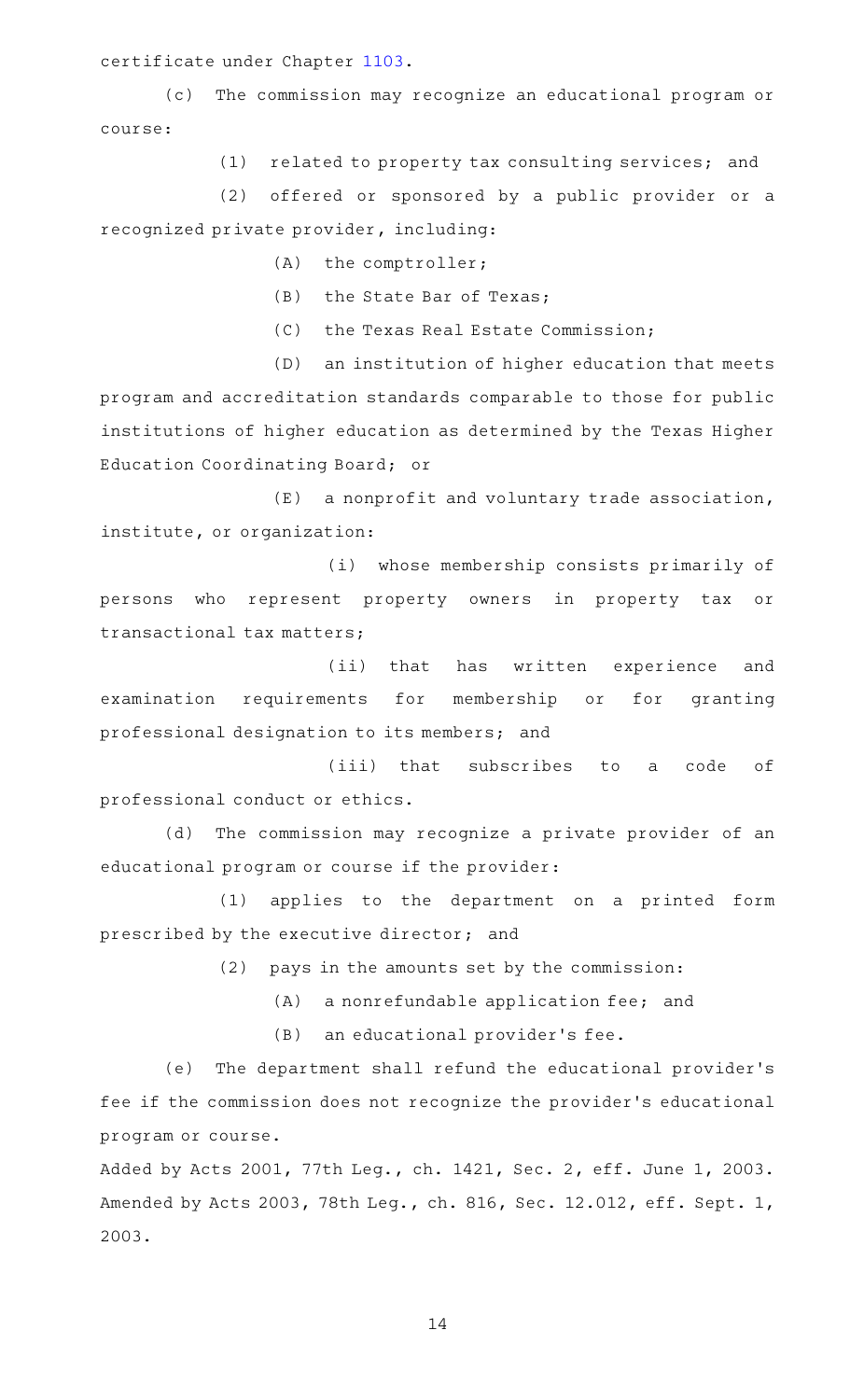Sec. 1152.231. GENERAL PROHIBITED ACTS. (a) A person required to register under this chapter may not serve as a registered senior property tax consultant for more than 10 registered property tax consultants unless each additional tax consultant sponsored or supervised by the registered senior property tax consultant has for the previous six months:

(1) been employed and engaged as a tax consultant on a full-time basis;

(2) performed tax consultant related services as an employee of a property owner; or

(3) performed licensed appraisal services.

(b) Except for protests filed with the approval of a lessee under Section [41.413,](http://www.statutes.legis.state.tx.us/GetStatute.aspx?Code=TX&Value=41.413) Tax Code, a person required to register under this chapter may not file a protest under Chapter [41](http://www.statutes.legis.state.tx.us/GetStatute.aspx?Code=TX&Value=41), Tax Code, without the approval of the property owner.

(c) A person required to register under this chapter may not falsify an agent appointment, exemption application, protest, or other legal document that is filed with or presented to an appraisal district, an appraisal review board, or a taxing unit.

(d) A person required to register under this chapter may not file a motion or protest concerning residential property on behalf of a person whom the registrant does not represent unless the registrant has authorization from:

 $(1)$  that person; or

 $(2)$  another person, other than the agent or the firm that employs the agent, who is authorized by the person to designate agents under Section [1.111,](http://www.statutes.legis.state.tx.us/GetStatute.aspx?Code=TX&Value=1.111) Tax Code.

Added by Acts 2009, 81st Leg., R.S., Ch. 1313 (H.B. [2591\)](http://www.legis.state.tx.us/tlodocs/81R/billtext/html/HB02591F.HTM), Sec. 3, eff. January 1, 2010.

Sec. 1152.232. PROHIBITED ACTS: SOLICITATION OF BUSINESS. A person required to register under this chapter may not solicit a property tax consulting assignment by assuring a specific outcome. Added by Acts 2009, 81st Leg., R.S., Ch. 1313 (H.B. [2591\)](http://www.legis.state.tx.us/tlodocs/81R/billtext/html/HB02591F.HTM), Sec. 3, eff. January 1, 2010.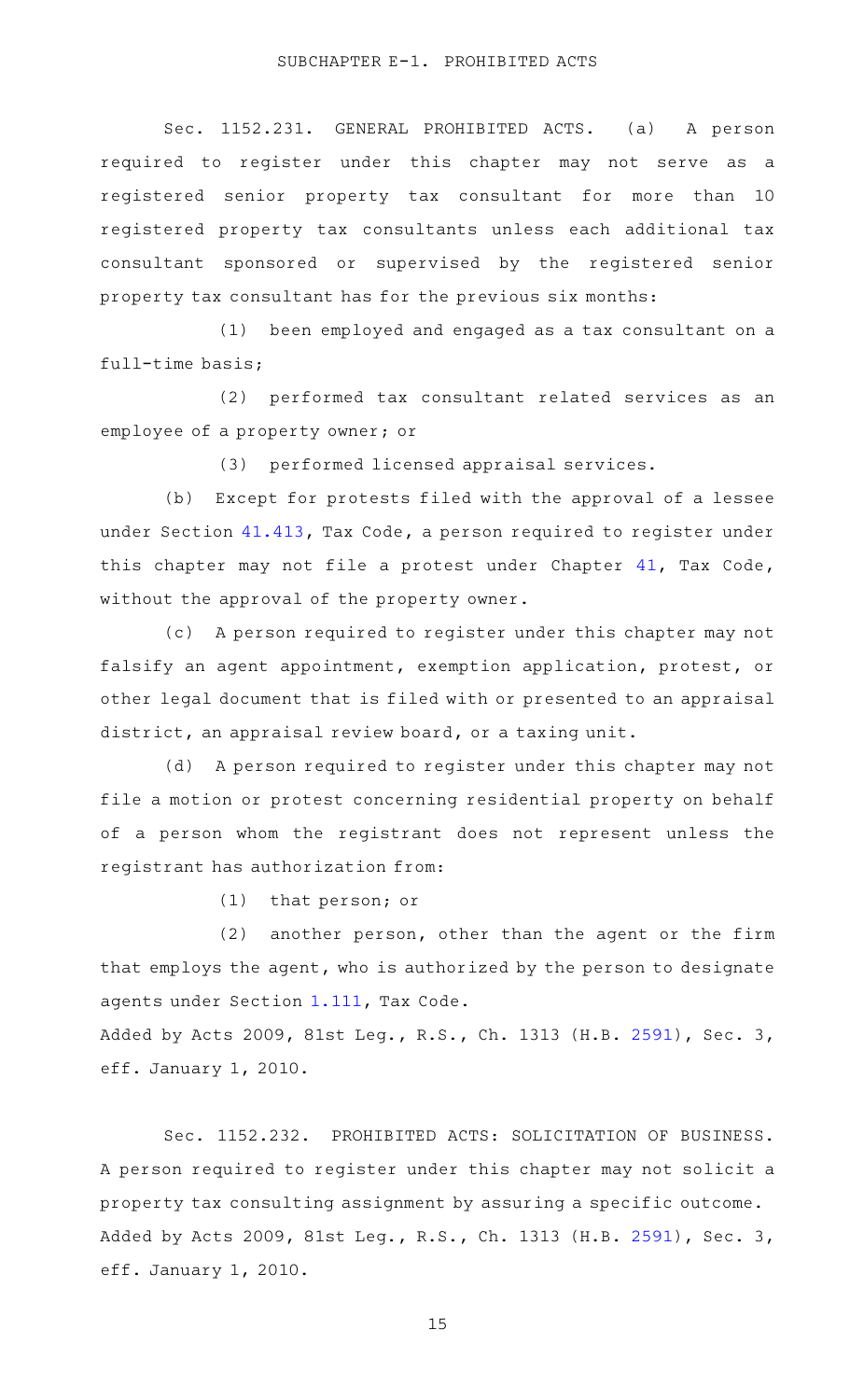Sec. 1152.233. PROHIBITED ACTS: USE OF INTERNET WEBSITE. (a) A person required to register under this chapter may not maintain an Internet website for any purpose associated with the provision of tax consulting services by the registrant that has a domain name or other Internet address that implies that the website is a government website.

(b) A person required to register under this chapter may not use or maintain an Internet website for the purpose of soliciting clients if the website does not identify the company prominently on the home page of the website.

Added by Acts 2009, 81st Leg., R.S., Ch. 1313 (H.B. [2591\)](http://www.legis.state.tx.us/tlodocs/81R/billtext/html/HB02591F.HTM), Sec. 3, eff. January 1, 2010.

Sec. 1152.234. PROHIBITED ACTS: CERTAIN LEGAL ACTIONS. A person required to register under this chapter may not engage the services of an attorney for purposes of filing an appeal under Chapter [42,](http://www.statutes.legis.state.tx.us/GetStatute.aspx?Code=TX&Value=42) Tax Code, without the prior consent of the client. Added by Acts 2009, 81st Leg., R.S., Ch. 1313 (H.B. [2591\)](http://www.legis.state.tx.us/tlodocs/81R/billtext/html/HB02591F.HTM), Sec. 3, eff. January 1, 2010.

# SUBCHAPTER F. PENALTIES AND ENFORCEMENT

Sec. 1152.251. DISCIPLINARY POWERS OF COMMISSION. After a hearing, the commission may deny a certificate of registration and may impose an administrative sanction or penalty and seek injunctive relief and a civil penalty against a registrant as provided by Chapter [51](http://www.statutes.legis.state.tx.us/GetStatute.aspx?Code=OC&Value=51) for:

 $(1)$  a violation of this chapter or a rule applicable to the registrant adopted by the commission under this chapter;

(2) gross incompetency in the performance of property tax consulting services;

(3) dishonesty or fraud committed while performing property tax consulting services; or

 $(4)$  a violation of the standards of ethics adopted by the commission.

Added by Acts 2001, 77th Leg., ch. 1421, Sec. 2, eff. June 1, 2003.